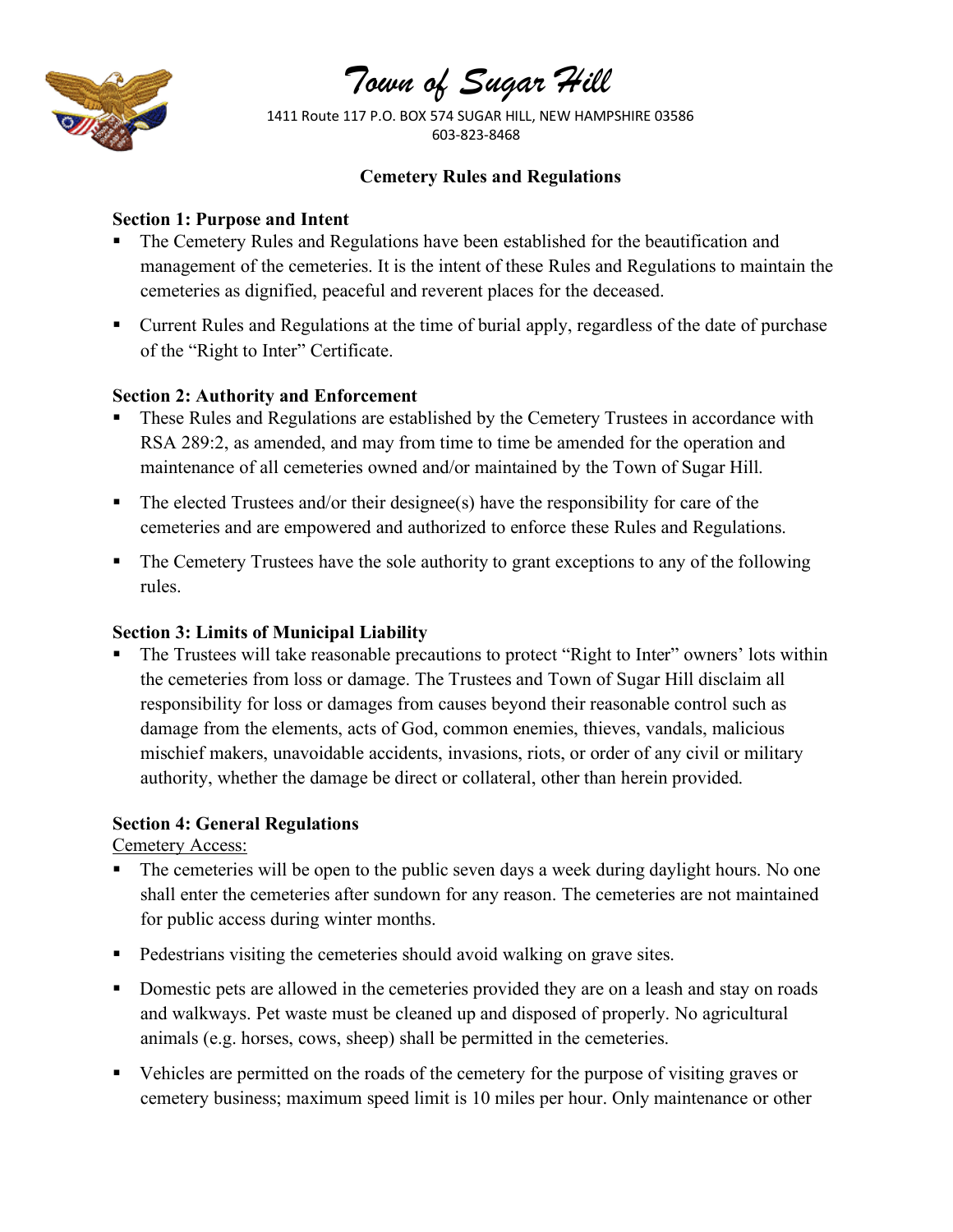commercial vehicles involved in restoration or preparation of a gravesite will be permitted to park off the roadway.

■ Off-road vehicles and snowmobiles are prohibited.

## Personal Conduct:

- All visitors are to conduct themselves in a respectful manner. Inappropriate behavior will not be tolerated and persons violating reasonable standards of behavior will be subject to removal from the property.
- The following are prohibited on cemetery properties:
	- o Consuming alcoholic beverages
	- o Picking of any wild or cultivated plant
	- o Posting signs, notices and/or advertisements
	- o Gravestone rubbing (per RSA 289:22). This law protects markers from unintentional damage. Rubbings are permissible in some instances, but only with written permission from the Selectmen.
- Visitors, except while acting as a military escort, are prohibited from bringing firearms or any other weapon into the cemeteries. Discharging of any weapons or the hurling of rocks or pellets is strictly prohibited.
- The disposal of trash, flowers, containers or other debris is prohibited within or adjacent to the cemeteries.

Loss or Damage:

Any person causing damage to any plantings, lots, walkways, head stones or any other structures will be financially responsible for the required repairs to the damaged property. This applies to any visitor, contractor or funeral director.

#### **SECTION 5: Lot Sales**

- The sale and purchase of cemetery lots shall be by a Right to Inter only. The title of the real estate remains with the town of Sugar Hill.
- The trustees reserve the right to offer lots within certain sections as is in the best interest of the overall management of the cemetery.
- Lots are for human burials only. Pet cremains may be included with human interment if they are comingled in the same vessel.
- A cemetery lot is defined as a site 16 feet wide by 16 feet long.
	- o One lot site is limited to four full casket burials or 8 cremains burials; once a cremains burial has taken place in a lot, the right to have a full casket burial is forfeited; the cost is \$800.
	- o Alternative burial configurations are at the discretion of the Cemetery Trustees.
	- o Smaller lots are available for cremains burials only; the cost is \$400.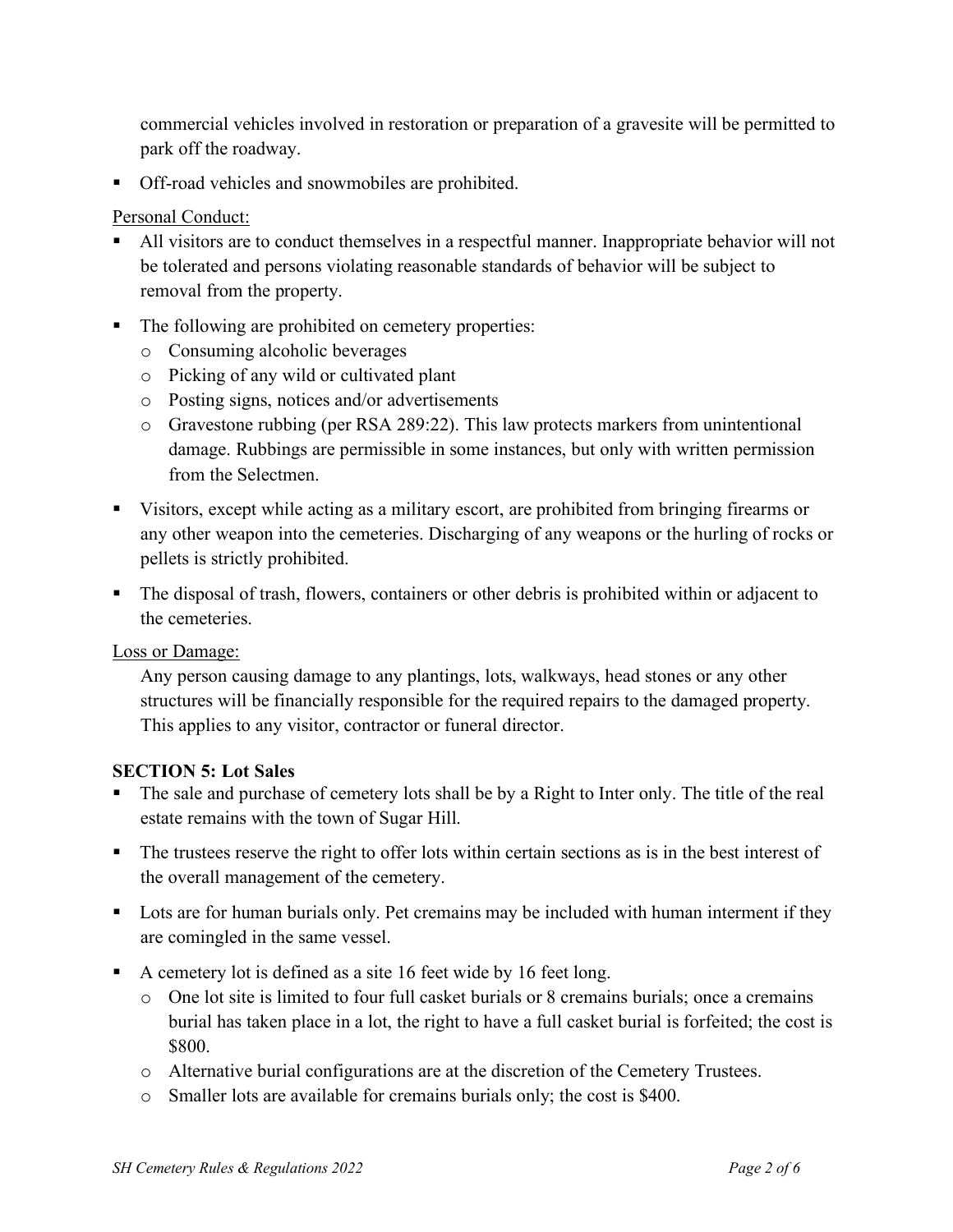- § The sale price of the lot includes four unmarked cornerstones and general care; lots must be paid in full prior to an interment, placement of markers or stones.
- Current residents and property owners of the Town of Sugar Hill are eligible to purchase lots. Qualifying individuals will have lived or owned property in Sugar Hill for a period of not less than six (6) months. Former Sugar Hill residents who can prove fifteen (15) years residency will be allowed to purchase one lot and will be considered residents for burial purposes. The Cemetery Trustees, by a vote of four (4) out of five (5) of their members, may waive any of the above requirements at their discretion.
- Any person wishing to purchase a lot should contact the Town Administrator for the Right to Inter application, or go to the Town website and download the application from the Cemetery Trustees section.
- No resident or property owner will be allowed to purchase more than one (1) lot at a time; additional lot(s) may be purchased only on an immediate-need basis and/or for the immediate family.
- § A Certificate of Right to Inter will be issued when the lot sale price is paid in full.
- At the time of sale, the purchaser shall submit to the Town Administrator a written list of names of those authorized to be interred within the lot. If the purchaser makes no designation, then by default those authorized persons include the lot owner, his/her spouse at the time of his/her death, and his/her children, subject to the capacity of the lot, State Statutes and these Regulations. Only the current owner of the lot may designate or alter an existing designation, and must do so in writing to the Town Administrator.
- § When impediments are discovered on certain lots during excavation, such as ledge or boulders, the owner of the lot may decide if they wish to relinquish the lot back to the town with the approval of the Trustees and exchange it for another lot within the cemetery, or accept the decreased capacity of the lot.
- All lots and non-lot areas within the cemeteries are maintained under the responsibility of the Trustees. General care maintenance is limited to raking, mowing and seeding of lots when necessary. It includes reasonable and practical care of unsold areas of the cemetery, such as lawn areas, roads, shrubs and trees, which have been established by the cemetery. In no case shall the Trustees be responsible to maintain, repair, or replace any memorial placed upon a lot, nor to perform any special or unusual work in the cemetery.
- The Trustees reserve the right to enlarge, reduce, re-lot, or change the boundaries or grading of the cemeteries, or sections thereof, including the right to modify or change the location of roads.

# **SECTION 6: Lot/Right to Inter, Ownership, Re-sale and Relinquish**

§ State of New Hampshire RSA 290:24 and all other applicable laws shall govern the ownership of the "Right to Inter" Certificate in the event of the original owner's death. It is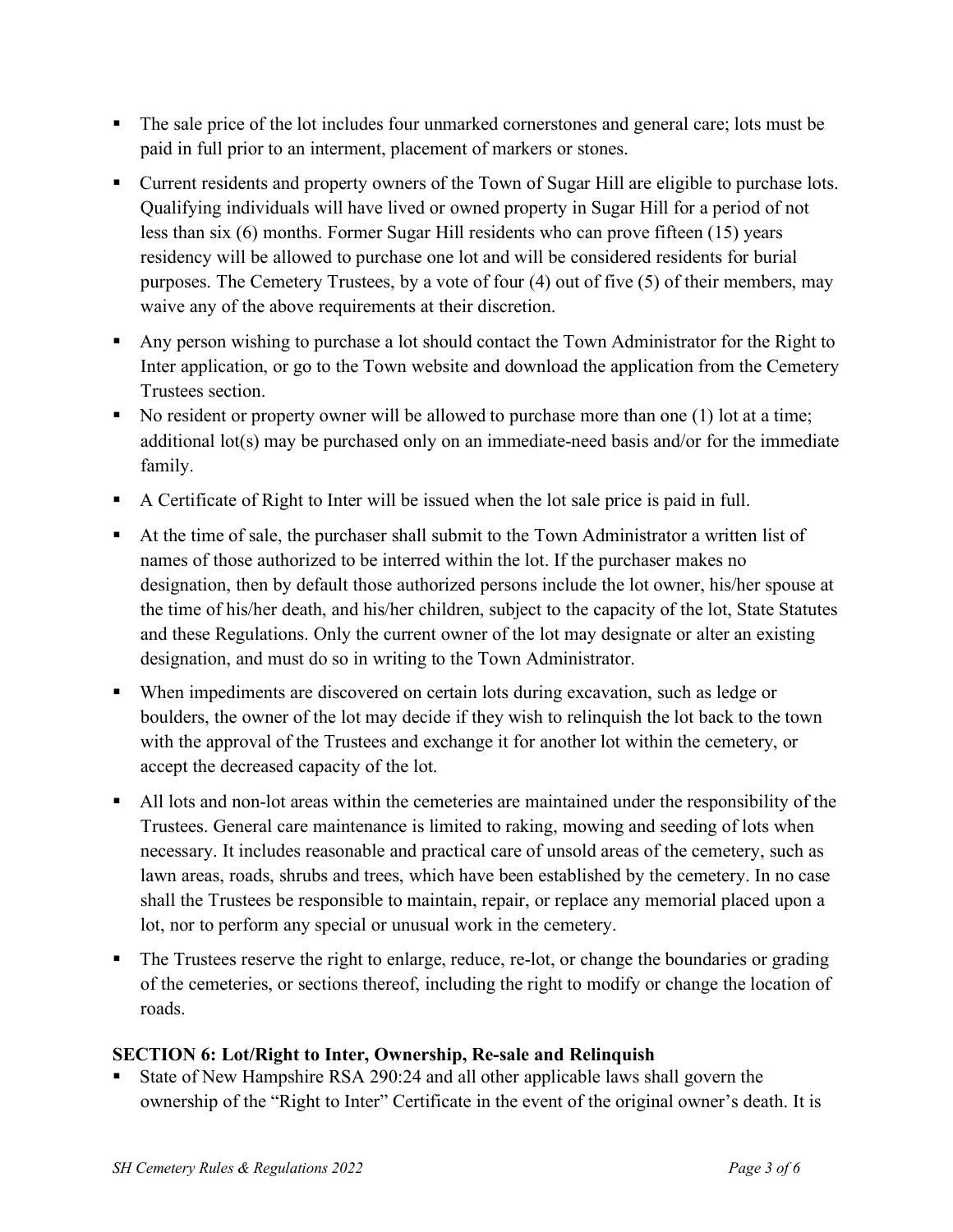the responsibility of the heir to file full proof of ownership to update the cemetery records. Proof of ownership may be established by providing certified copies of the will or probate records and a notarized statement as to the relationship of the new owner of the Certificate. If necessary, the trustees may request additional documents to establish ownership.

- § The owner of the "Right to Inter" Certificate must be in possession of the Certificate prior to a burial. In the event the owner does not have in their possession their Certificate, the Trustees shall have the authorization to permit the burial with the owner's notarized Interment Order. The books of the Cemetery shall be in agreement with the owner's request. The Cemetery books shall serve as the final authority.
- Owners of the "Right to Inter" Certificate shall not sell, convey or grant the "Right to Inter" to any person or persons other than the Town of Sugar Hill. If the Town agrees to purchase back the "Right to Inter" Certificate, it shall be for the original sale price.
- It is the duty of the owner of the lot to notify the Cemetery Trustees of their change of address in the event of a move. If the trustees need to notify the owner of the lot, the last known address will be used and will be considered sufficient and proper legal notification.
- If a lot has remained unused for fifty (50) or more years, and all notices required by NH RSA 289:18 have been met, the trustees may declare forfeiture of the unused lot(s). Forfeited lots may be re-sold by the Trustees.

# **SECTION 7: Interments and Disinterments**

- Upon the request of an individual for an interment, the individual must provide the necessary documents to the Sexton including, but not limited to, a death certificate, proof of ownership of the "Right to Inter" Certificate and a signed interment order.
- § A minimum notice of 48 hours for interments is required. All arrangements will be made with the Sexton. Exceptions may be granted on an individual basis.
- All interments, including cremains, will be performed under the supervision of the Sexton. The Sexton will verify and record the location of the burial within the lot.
- § Interments will not be allowed during the winter months except at the discretion of the Sexton.
- The fees for interment are as follows:
	- \$350 Full burial (casket)
	- \$150 Cremains
- In the event a grave cannot be opened due to unexpected weather conditions or the discovery of ledge or large boulders, the Sexton will make every effort to accommodate the ceremony commencing at the designated time and allow the actual interment at a later date. If unforeseen circumstances such as those described previously occur, the Town of Sugar Hill,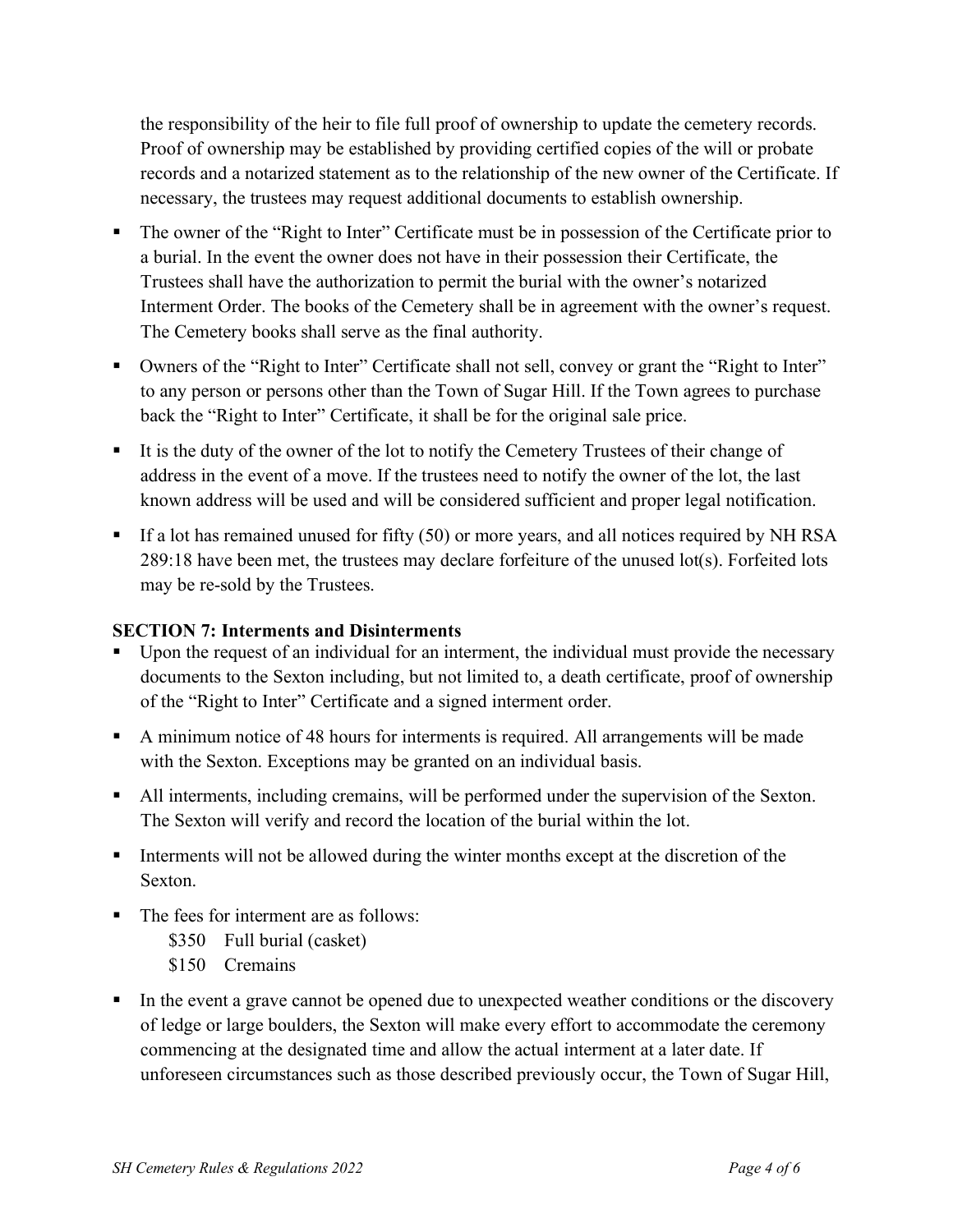the Sexton and the Cemetery Trustees will not be liable for any costs associated with the delay.

- If a disinterment is ordered by the court or another competent jurisdiction, the Town of Sugar Hill must have the certified copy of the official document. The opening of the grave and disinterment must be made under the supervision of the Sexton by the person authorized to do so. Costs will be the financial responsibility of the requesting authority.
- § Scattering of ashes is not allowed anywhere in the cemeteries.

# **SECTION 8: Minimum Standards**

- Each burial space is required to have one (1) flush marker above the actual interment, with minimum dimensions of four inches (4") by four inches (4"), not to exceed twelve inches (12") by 24 inches (24"). Flush (flat-laid) markers do not require foundations.
- No fencing, curbing or enclosure of any kind is allowed on any lot.
- All non-cremain interments shall be enclosed in a sealed cemetery cement vault.
- All cremain interments shall be enclosed in a container.
- Changing the surface of a lot (e.g. adding landscaping stones) is not permitted.

# **SECTION 9: Monuments**

- § Monument installation shall be by the owner's contractor under the supervision of the Sexton. No above-ground monument shall be erected until a suitable foundation is laid. Any monument or headstone erected without approval is subject to removal at the lot owner's expense.
- Monuments shall have a maximum height of no more than forty-eight inches (48") and shall be installed parallel to the lot lines and/or surrounding markers. Monuments are subject to approval by the Trustees.
- Benches and other statuary are permissible only with prior approval from the Trustees. A written request including a description of the proposed bench/statuary must be submitted to the Trustees and approved by a majority vote.

# **SECTION 10: Landscaping and Decorations**

- A tree or shrub may only be planted with a written request and approval from the Trustees. Shrubs and trees planted in the cemeteries prior to the adoption of the Regulations may be left; however, the Trustees reserve the right to trim or remove trees or shrubs that infringe on neighboring lots, become hazardous or hinder cemetery maintenance.
- Flowers may be placed adjacent to a monument in a sturdy flower container. No glass containers are allowed. When floral arrangements, wreaths, baskets, etc. no longer appear